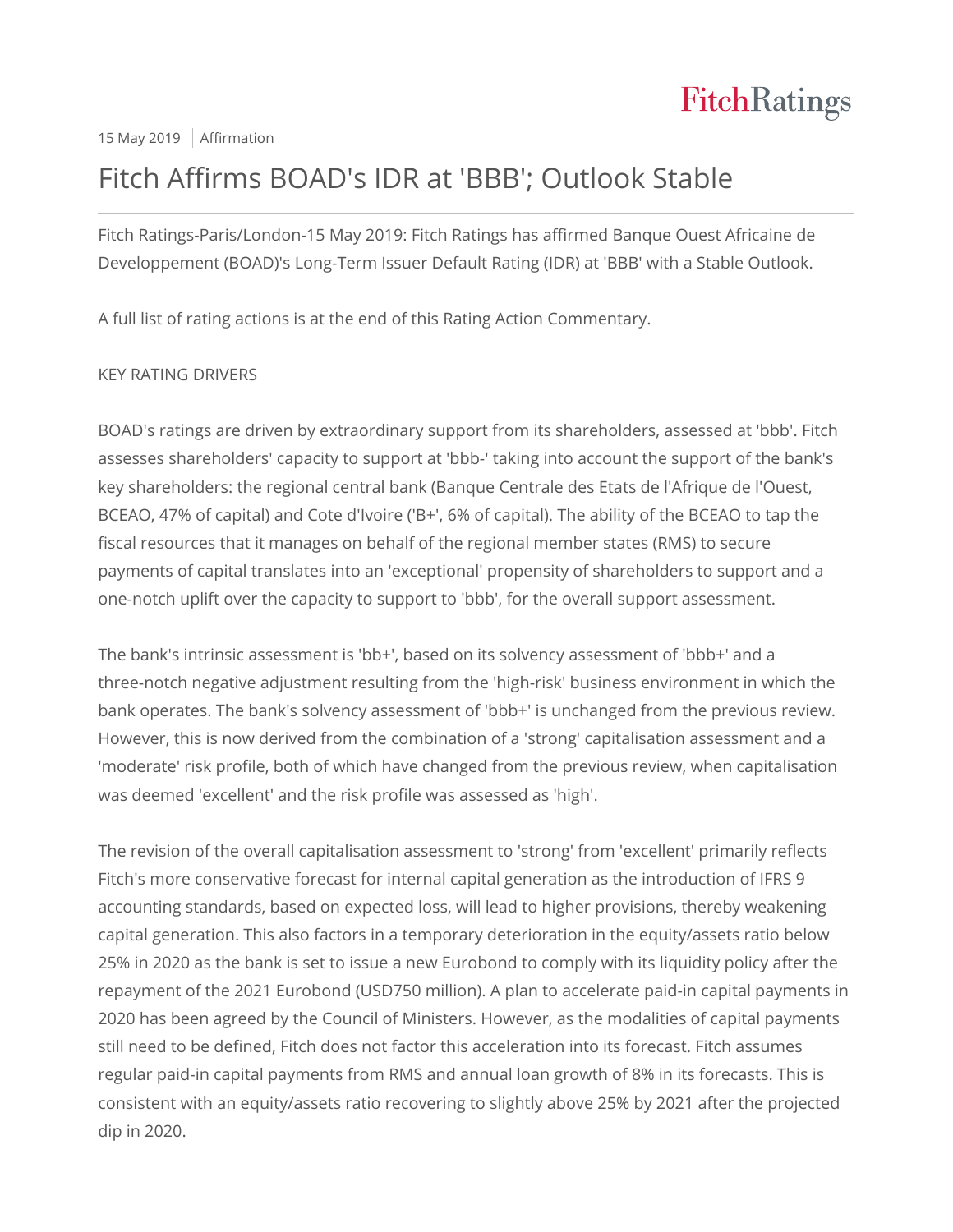The improvement in the overall risk assessment to 'moderate' from 'high' reflects the upgrade in the bank's risk reporting framework as a result of the new provisioning approach and the strengthening of the bank's internal ratings framework.

Fitch assesses credit risk as 'moderate', an improvement from the 'high' assessment at the previous review. The improvement reflects an upgrade by one notch in Fitch's assessment of the average rating of loans and guarantees of the bank to 'B' from 'B-'. This follows the strengthening of the bank's internal risk ratings framework that the agency uses as an input for assessing non-sovereign credit risk. The bank's Preferred Creditor Status is considered 'strong', leading to a two-notch uplift to the average rating of loans, to 'BB-'.

Following the adoption of IFRS 9 accounting standards in 2018, loan loss reserves are now computed based on expected credit loss (as opposed to incurred loss before IFRS 9 adoption). Total loan loss reserves were XOF53.6 billion at end-2018, up from XOF28.1 billion at end-2017 (an increase of 91%). Non-performing loans (NPLs) were 2.2% of total gross loans at end-2018 and all concentrated in the private sector (NPLs were 6.7% of private sector loans). The bank's record of NPLs has been consistent and we expect NPLs to remain slightly above 2% of total loans by 2021.

The risk management framework is 'moderately' conservative. BOAD's outstanding debt is limited to 3x its equity (241% at end 2018). The liquidity management framework foresees that liquid assets must cover between 9 and 12 months of net cash outflows. At least 25% of treasury assets must be invested at the central bank. The bank does not hold highly rated (AAA-AA) treasury assets. Ongoing work on a risk appetite framework and the computation of economic capital could support further strengthening of the risk management function.

The 'moderate' risk assessment also takes into account the 'moderate' concentration risk, with the bank's top five largest exposures accounting for 44% of total exposures in 2018. All the bank's assets are denominated in CFA francs and the bank hedges its USD/XOF exchange rate risk (arising from its two US dollar Eurobond issuances) with cross-currency swaps. Equity participation increased to 4.7% of total banking exposure (TBE) in 2018 from 4.5% in 2017, largely as a result of fair value gains. Fitch expects it will remain limited and close to 5% of TBE by 2021.

Fitch assesses the bank's liquidity at 'a'. The assessment takes into account the 'strong' coverage of short-term debt by liquid assets, expected to remain between 100% and 150% over the forecast horizon. To compute the liquidity ratio, Fitch only considers as liquid the deposits held at the central bank (27% of treasury assets at end-2018) and regional sovereign debt securities (42% of treasury assets) to which it applies a 10% discount reflecting the hair-cut that the central bank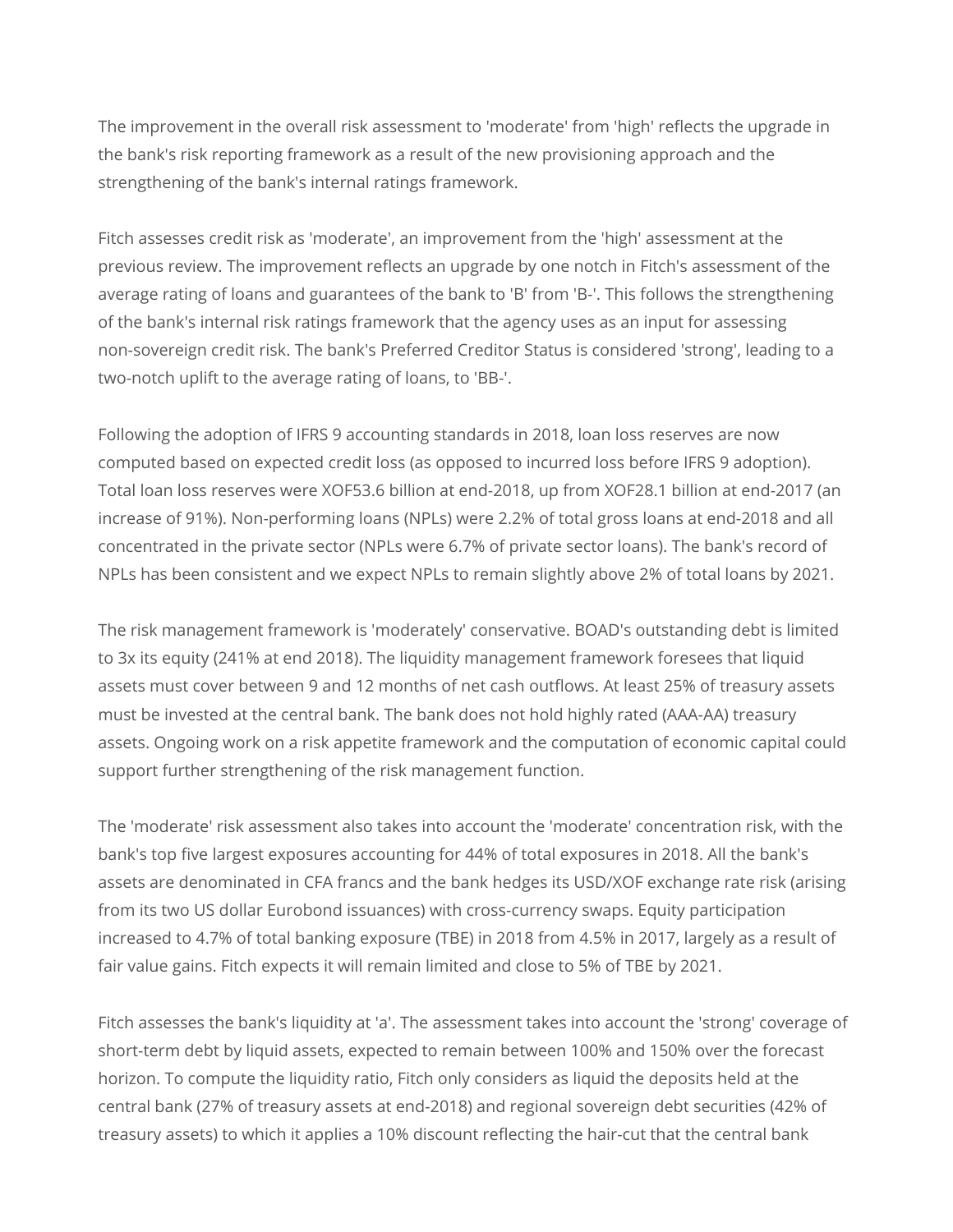would apply to refinance these assets. The remaining treasury assets (30%) are placements in non-rated regional banks that Fitch does not consider as liquid assets.

The liquidity assessment also takes into account BOAD's access to the regional central bank's refinancing window. The bank is a benchmark issuer in the regional capital market. It had access to international capital markets in 2016 (USD750 million) and 2017 (USD850 million) and is expecting further Eurobond issues in the coming years. It is also considering a programme to access the short-term money market in France.

At end-2020, short-term liabilities will increase significantly due to the USD750 million Eurobond maturing in 2021. The bank expects to issue a Eurobond in 2020 to refinance the 2021 maturity. It has also started to build an internal sinking fund, although its size is modest (with payments of XOF15 billion, or USD26 million, per year from 2018).

BOAD's 'high risk' business environment primarily reflects the low income and high political risks in the countries in which the bank operates, including Togo where the bank's headquarters is located. The assessment also takes into account the exposure to non-sovereign risk (40% of TBE at end-2018), high lending growth targets, the relatively small size of the bank and the importance of its public mandate as one of the main providers of funds to entities in the region.

The Short-Term rating of 'F2' is the higher option at the 'BBB' cusp point on Fitch's long-term rating correspondence table. The choice of the higher option results from the bank's liquidity assessment of 'a', which is higher than the level equivalent to the minimum long-term rating (BBB+) at which the higher Short-Term rating (F2) would always apply.

### RATING SENSITIVITIES

The main factor that could trigger a positive rating action is:

- An improvement in BOAD's 'bbb' support rating, which would stem from an improvement in the credit quality of BOAD's key shareholders.

The main factors that could, individually or collectively, trigger a negative rating action are:

-Weakening in the support assessment, which would stem from deterioration in the credit quality of BOAD's main shareholders;

- A marked deterioration in BOAD's solvency assessment, potentially stemming from higher-than-expected lending growth, which would affect the bank's capitalisation, a deterioration in the bank's credit risk profile or a softening of its prudential rules, which could lead to a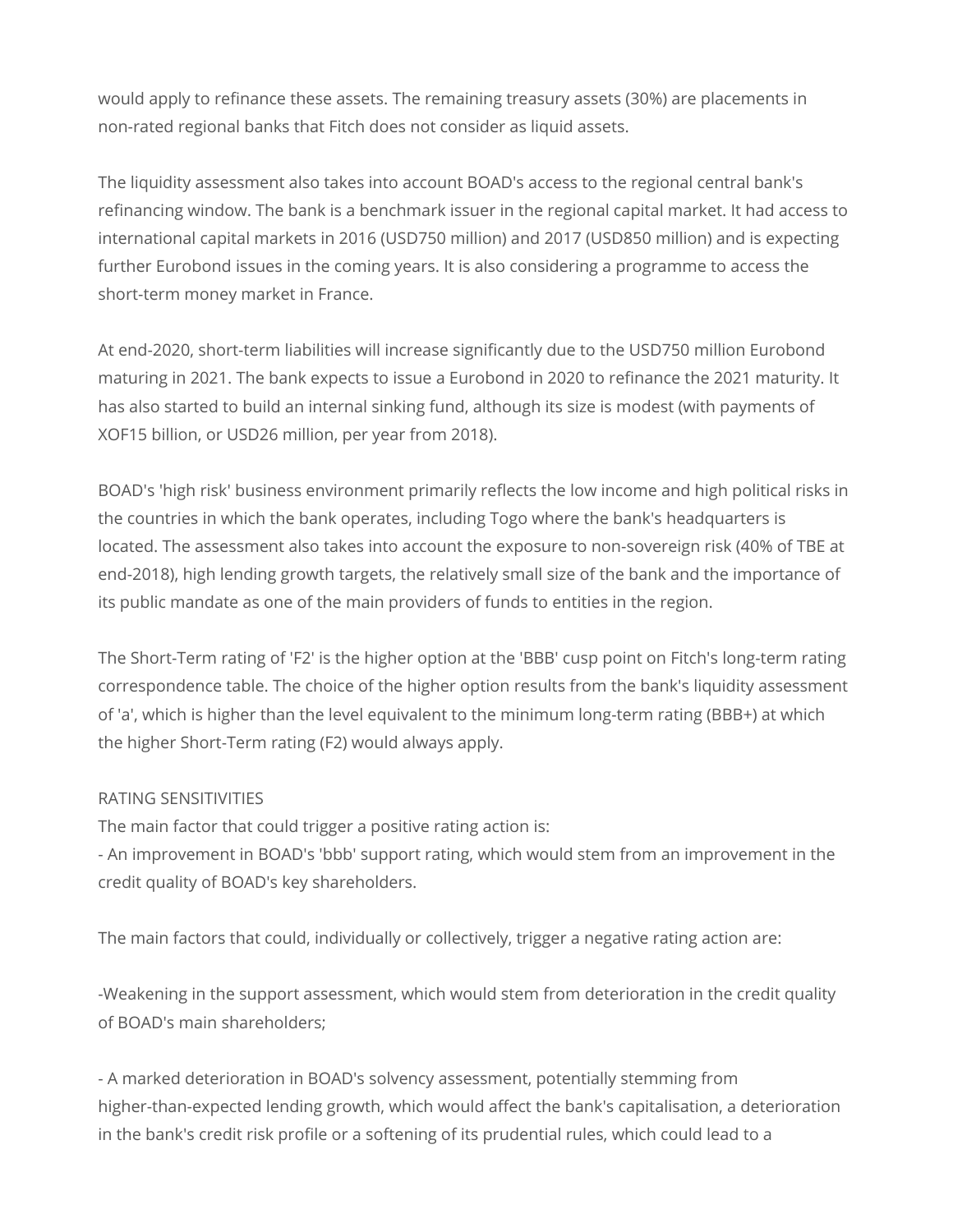deterioration in the intrinsic assessment by two notches or more;

- A material deterioration in Fitch's liquidity assessment, which could result from a weakening in the coverage of short-term debt by liquid assets over the medium term, which in turn would lead to a weakening of the intrinsic assessment.

### KEY ASSUMPTIONS

Fitch assumes that the monetary arrangement between France and the franc zone will remain in place and that the French treasury would honour its commitment to provide euro liquidity to the central bank, if needed. The agency further assumes that the exchange rate between the euro and the CFA franc will remain unchanged, at EUR1/XOF656.

The full list of rating actions is as follows:

Long-Term IDR affirmed at 'BBB'; Outlook Stable Short-Term IDR affirmed at 'F2' Issue ratings on long-term senior unsecured bonds affirmed at 'BBB'

Contact:

Primary Analyst Arnaud Louis Senior Director +33 1 44 29 91 42 Fitch France S.A.S. 60 rue de Monceau 75008 Paris

Secondary Analyst Khamro Ruziev Associate Director +44 20 3530 1813

Committee Chairperson Tony Stringer Managing Director +44 20 3530 1219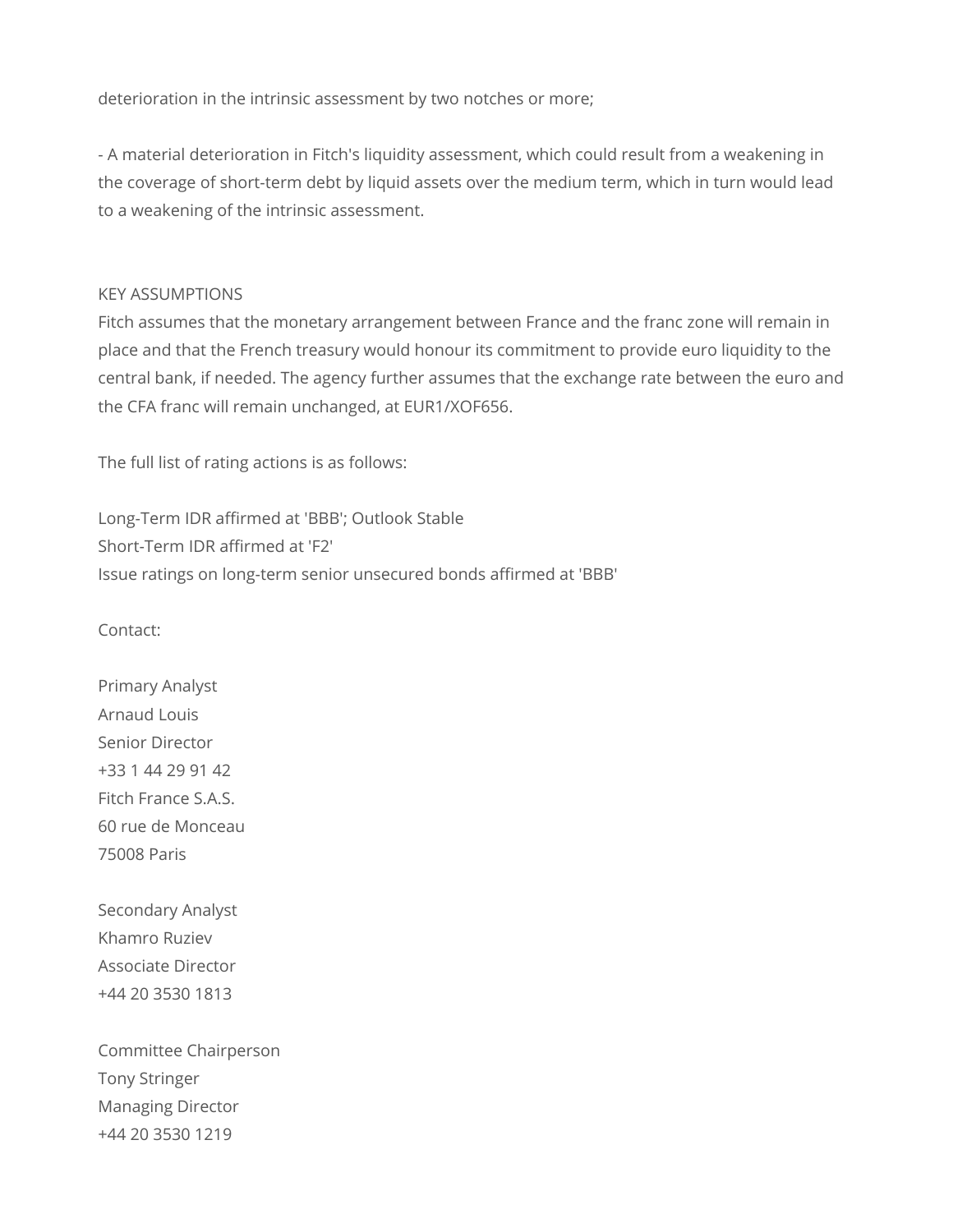Media Relations: Peter Fitzpatrick, London, Tel: +44 20 3530 1103, Email: peter.fitzpatrick@thefitchgroup.com

Additional information is available on www.fitchratings.com **Applicable Criteria** [Short-Term Ratings Criteria \(pub. 02 May 2019\)](/app.fitchconnect.com/search/research/article/RPT_10073011) [Supranationals Rating Criteria \(pub. 24 May 2018\)](/app.fitchconnect.com/search/research/article/RPT_10031448)

#### **Additional Disclosures**

[Dodd-Frank Rating Information Disclosure Form](https://www.fitchratings.com/site/dodd-frank-disclosure/10075618) [Solicitation Status](https://www.fitchratings.com/site/pr/10075618#solicitation) [Endorsement Policy](https://www.fitchratings.com/regulatory)

ALL FITCH CREDIT RATINGS ARE SUBJECT TO CERTAIN LIMITATIONS AND DISCLAIMERS. PLEASE READ THESE LIMITATIONS AND DISCLAIMERS BY FOLLOWING THIS LINK: HTTPS://WWW.FITCHRATINGS.COM/UNDERSTANDINGCREDITRATINGS. IN ADDITION, RATING DEFINITIONS AND THE TERMS OF USE OF SUCH RATINGS ARE AVAILABLE ON THE AGENCY'S PUBLIC WEB SITE AT WWW.FITCHRATINGS.COM. PUBLISHED RATINGS, CRITERIA, AND METHODOLOGIES ARE AVAILABLE FROM THIS SITE AT ALL TIMES. FITCH'S CODE OF CONDUCT, CONFIDENTIALITY, CONFLICTS OF INTEREST, AFFILIATE FIREWALL, COMPLIANCE, AND OTHER RELEVANT POLICIES AND PROCEDURES ARE ALSO AVAILABLE FROM THE CODE OF CONDUCT SECTION OF THIS SITE. DIRECTORS AND SHAREHOLDERS RELEVANT INTERESTS ARE AVAILABLE AT HTTPS://WWW.FITCHRATINGS.COM/SITE/REGULATORY. FITCH MAY HAVE PROVIDED ANOTHER PERMISSIBLE SERVICE TO THE RATED ENTITY OR ITS RELATED THIRD PARTIES. DETAILS OF THIS SERVICE FOR RATINGS FOR WHICH THE LEAD ANALYST IS BASED IN AN EU-REGISTERED ENTITY CAN BE FOUND ON THE ENTITY SUMMARY PAGE FOR THIS ISSUER ON THE FITCH WEBSITE.

Copyright © 2019 by Fitch Ratings, Inc., Fitch Ratings Ltd. and its subsidiaries. 33 Whitehall Street, NY, NY 10004. Telephone: 1-800-753-4824, (212) 908-0500. Fax: (212) 480-4435. Reproduction or retransmission in whole or in part is prohibited except by permission. All rights reserved. In issuing and maintaining its ratings and in making other reports (including forecast information), Fitch relies on factual information it receives from issuers and underwriters and from other sources Fitch believes to be credible. Fitch conducts a reasonable investigation of the factual information relied upon by it in accordance with its ratings methodology, and obtains reasonable verification of that information from independent sources, to the extent such sources are available for a given security or in a given jurisdiction. The manner of Fitch's factual investigation and the scope of the third-party verification it obtains will vary depending on the nature of the rated security and its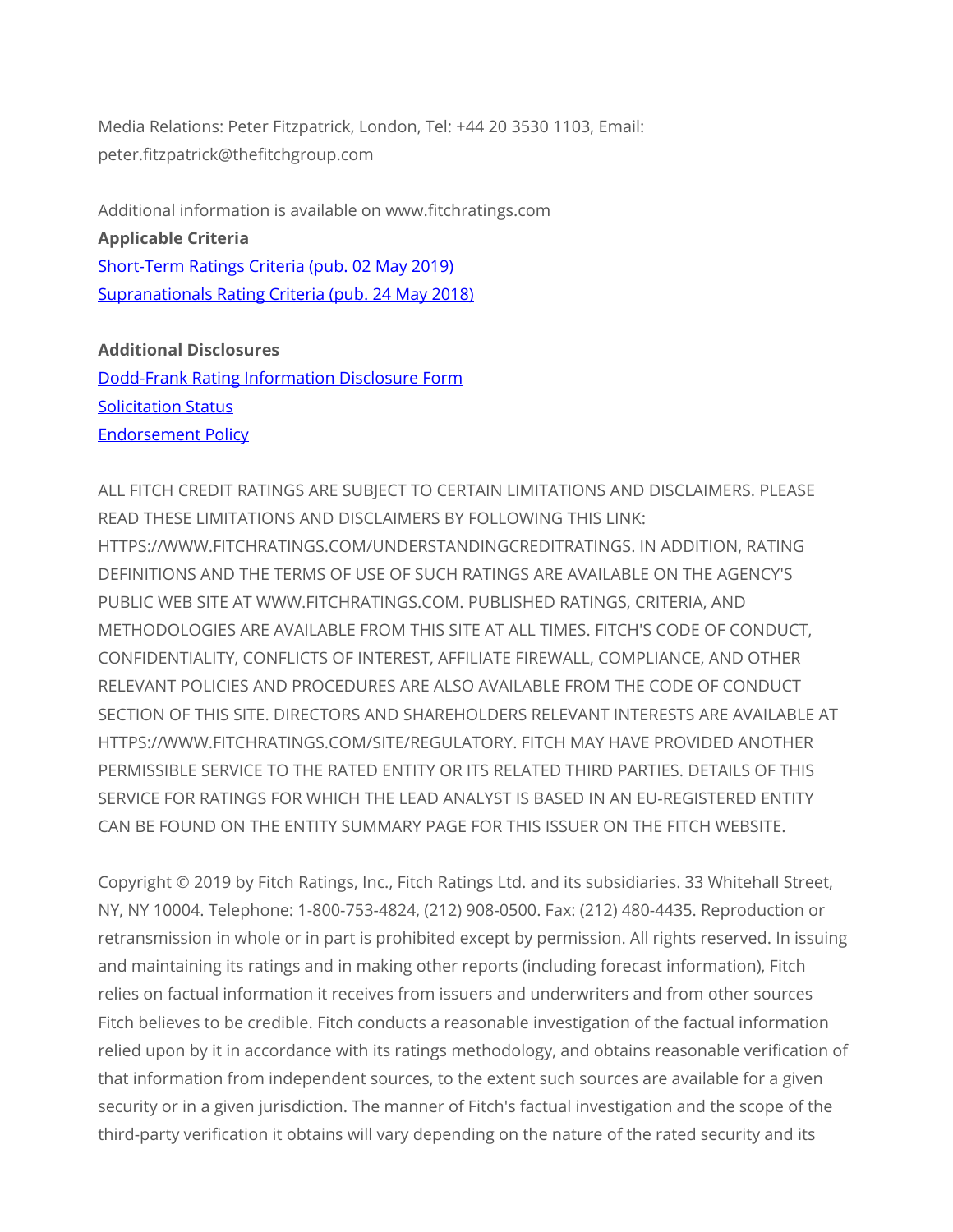issuer, the requirements and practices in the jurisdiction in which the rated security is offered and sold and/or the issuer is located, the availability and nature of relevant public information, access to the management of the issuer and its advisers, the availability of pre-existing third-party verifications such as audit reports, agreed-upon procedures letters, appraisals, actuarial reports, engineering reports, legal opinions and other reports provided by third parties, the availability of independent and competent third- party verification sources with respect to the particular security or in the particular jurisdiction of the issuer, and a variety of other factors. Users of Fitch's ratings and reports should understand that neither an enhanced factual investigation nor any third-party verification can ensure that all of the information Fitch relies on in connection with a rating or a report will be accurate and complete. Ultimately, the issuer and its advisers are responsible for the accuracy of the information they provide to Fitch and to the market in offering documents and other reports. In issuing its ratings and its reports, Fitch must rely on the work of experts, including independent auditors with respect to financial statements and attorneys with respect to legal and tax matters. Further, ratings and forecasts of financial and other information are inherently forward-looking and embody assumptions and predictions about future events that by their nature cannot be verified as facts. As a result, despite any verification of current facts, ratings and forecasts can be affected by future events or conditions that were not anticipated at the time a rating or forecast was issued or affirmed.

The information in this report is provided "as is" without any representation or warranty of any kind, and Fitch does not represent or warrant that the report or any of its contents will meet any of the requirements of a recipient of the report. A Fitch rating is an opinion as to the creditworthiness of a security. This opinion and reports made by Fitch are based on established criteria and methodologies that Fitch is continuously evaluating and updating. Therefore, ratings and reports are the collective work product of Fitch and no individual, or group of individuals, is solely responsible for a rating or a report. The rating does not address the risk of loss due to risks other than credit risk, unless such risk is specifically mentioned. Fitch is not engaged in the offer or sale of any security. All Fitch reports have shared authorship. Individuals identified in a Fitch report were involved in, but are not solely responsible for, the opinions stated therein. The individuals are named for contact purposes only. A report providing a Fitch rating is neither a prospectus nor a substitute for the information assembled, verified and presented to investors by the issuer and its agents in connection with the sale of the securities. Ratings may be changed or withdrawn at any time for any reason in the sole discretion of Fitch. Fitch does not provide investment advice of any sort. Ratings are not a recommendation to buy, sell, or hold any security. Ratings do not comment on the adequacy of market price, the suitability of any security for a particular investor, or the tax-exempt nature or taxability of payments made in respect to any security. Fitch receives fees from issuers, insurers, guarantors, other obligors, and underwriters for rating securities. Such fees generally vary from US\$1,000 to US\$750,000 (or the applicable currency equivalent) per issue. In certain cases, Fitch will rate all or a number of issues issued by a particular issuer, or insured or